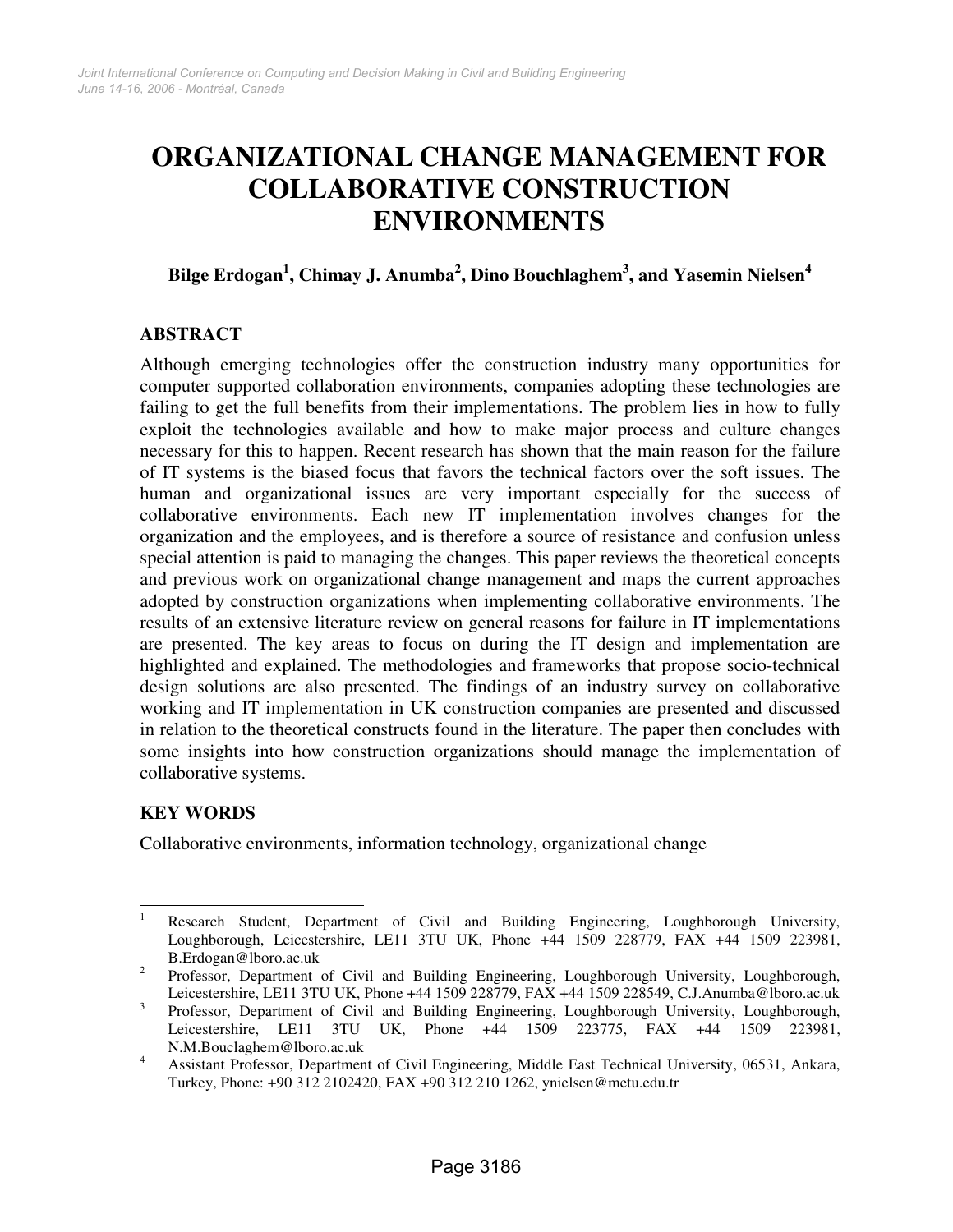# **INTRODUCTION**

According to a research project that gathered the information on the experience of 45 leading experts (researchers and consultants) in the UK, 80-90% of IT investments do not meet their performance objectives (Clegg et. al., 1997). The reason for this is found to be rarely technical but related to change, development and implementation, human and organizational factors, and the roles of the management and end-users. The major reason is determined as the lack of attention to the human and organizational aspects of IT adoption.

There is a high collaboration requirement in construction due to its multi-organizational and geographically dispersed nature. There are many collaboration tools and systems currently used and the industry is constantly searching for new, efficient and effective ITbased collaboration methods. Although emerging technologies offer the construction industry many opportunities for computer supported environments, the companies adopting these technologies fail in getting the full benefits from their implementations. The problem in the construction sector is not a lack of technology but more a lack of awareness of how to fully exploit it and how important culture changes are in order to allow this to happen (Betts and Smith, 1999).

Focusing too much on technical issues and ignoring or underestimating the human and organizational factors has been emphasized in other research efforts (Laudon and Laudon, 2000; Kuruppuarachchi et. al, 2002; Mitropoulos and Tatum, 2000; Clegg et. al, 2001). Focusing too much on technical factors will result in technically excellent systems which are incompatible with the organisation's structure, culture and goals (Laudon and Laudon, 2000) since it neglects to consider how the new technology interacts with working practices, work organisation and job design, and work processes (Clegg et. al, 2001).

In the literature survey, it is seen that most of the authors refer to similar or related issues as the reasons for failure. These are grouped into six categories: 1) Poor user requirements capture (Clegg et. al., 1997, Andresen et al, 2000, Aouad,1999, Laudon & Laudon, 2000, Wood-Harper et.al., 1985, Anumba, 1998); 2) Lack of strategic approaches (lack of alignment between the IT strategy and organizational strategy, focusing on short term solutions) (Clegg et. al., 1997, Suwardy, 2003, Andresen et al, 2000, Aouad,1999, Clegg et. al., 2001, Wood-Harper et.al., 1985, Baldwin, 2004; Kuruppuarachchi et. al, 2002); 3) Lack of proper plan/ project management (Clegg et. al., 1997, Suwardy, 2003, Laudon & Laudon, 2000, Wood-Harper et.al., 1985); 4) User resistance to change (Suwardy, 2003, Aouad,1999, Laudon& Laudon, 2000, Anumba, 1998); 5) Lack of user involvement (Clegg et. al., 1997, Aouad,1999, Laudon& Laudon, 2000); 6) Technical characteristics (Suwardy, 2003, Aouad,1999).

The human and organizational issues are very important especially for the success of collaborative environments. Each new IT implementation involves changes for the organization and the employees, and is therefore a source of resistance and confusion unless special attention is paid to managing the changes. This paper presents the initial findings of an ongoing doctoral research project at Loughborough University, which aims to develop a framework for organizational change management for the implementation of collaborative environments in construction. It reviews the related theoretical concepts and previous work on organizational change management and maps the current approaches adopted by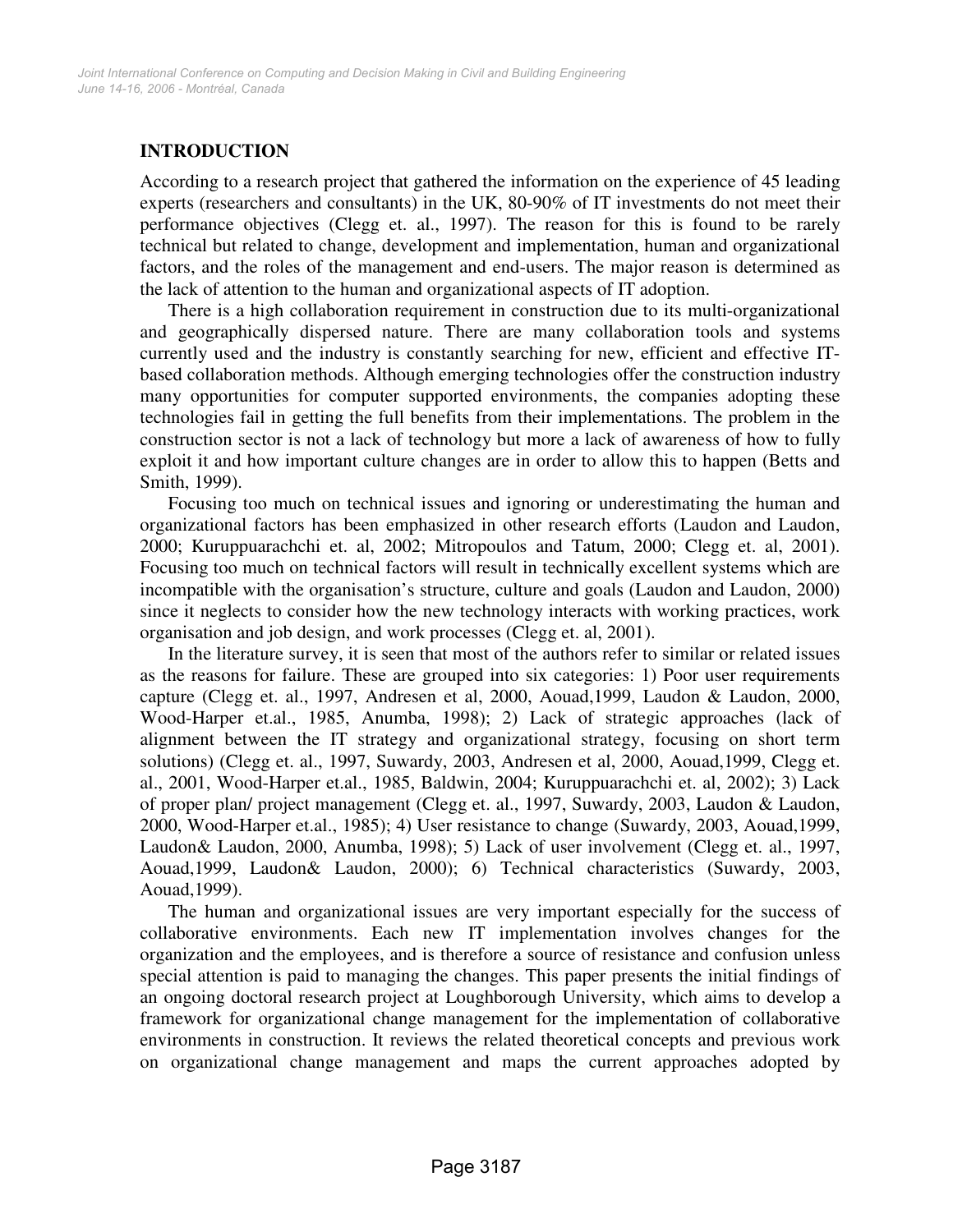construction organizations whilst implementing collaborative environments. The results of an extensive literature review on general reasons for failure in IT implementations are presented, and the key areas to focus on during IT design and implementation are highlighted and explained. The methodologies and frameworks that propose socio-technical design solutions are also presented. The initial findings of an ongoing industry survey on collaborative working and IT implementation in UK construction companies are presented and discussed in relation to the theoretical constructs found in the literature. The paper then concludes with some insights into how construction organizations should manage the implementation of collaborative systems

## **KEY AREAS IN IT DESIGN AND IMPLEMENTATION**

Based on the findings of the literature review on the failure reasons of IT implementations, five key areas are extracted for further discussion. Three of these focus on the user and are inter-linked: user requirements capture, user resistance to change, and user involvement. The other two are proper planning/project management and strategic IT implementation. Technical characteristics are omitted since the research shows the failure reason is rarely technical, but related to the organizational and people issues.

## **USER REQUIREMENTS CAPTURE**

Since the performance of the system depends on the users as well as the technical characteristics of the system, the needs of the users should be captured carefully. When the requirements of the users are met, they will work better through the system, improving the overall performance.

The role of communication between the users and the designers is very high in the requirements capture process. The differences in the backgrounds, interests and priorities between the users and information technology specialists are referred to as "user-designer communications gap" by Laudon and Laudon (2000). The communication problems between end users and designers mean a high risk of failure and result in technically perfect systems not serving the needs of the end users. When there is a conflict between the designed system and the expected system, the IT tool is usually not adopted.

## **USER RESISTANCE TO CHANGE**

Technological changes with obvious benefits and few discernible negative consequences are often readily accepted in organizations. Changes affecting social relationships take longer to implement (Kast and Rosenzweig, 1974). When a change is to be introduced to an organisation, resistance from the employees is inevitable. Sources of resistance to change are analysed by many sources in literature. The reasons are summarised as: fear of the unknown, lack of information/knowledge/skill, threats to status, fear of failure, lack of perceived benefits, uncertainty regarding the change outcomes, lack of knowledge/skill, internal politics (such as elitism and interdepartmental rivalry) (Ford et. al, 2001; Hoag et. al, 2002; Proctor and Doukakis, 2003).

The reasons behind the resistance should be clearly known in order to take the correct action against it. Training and communication can be used to overcome the resistance if it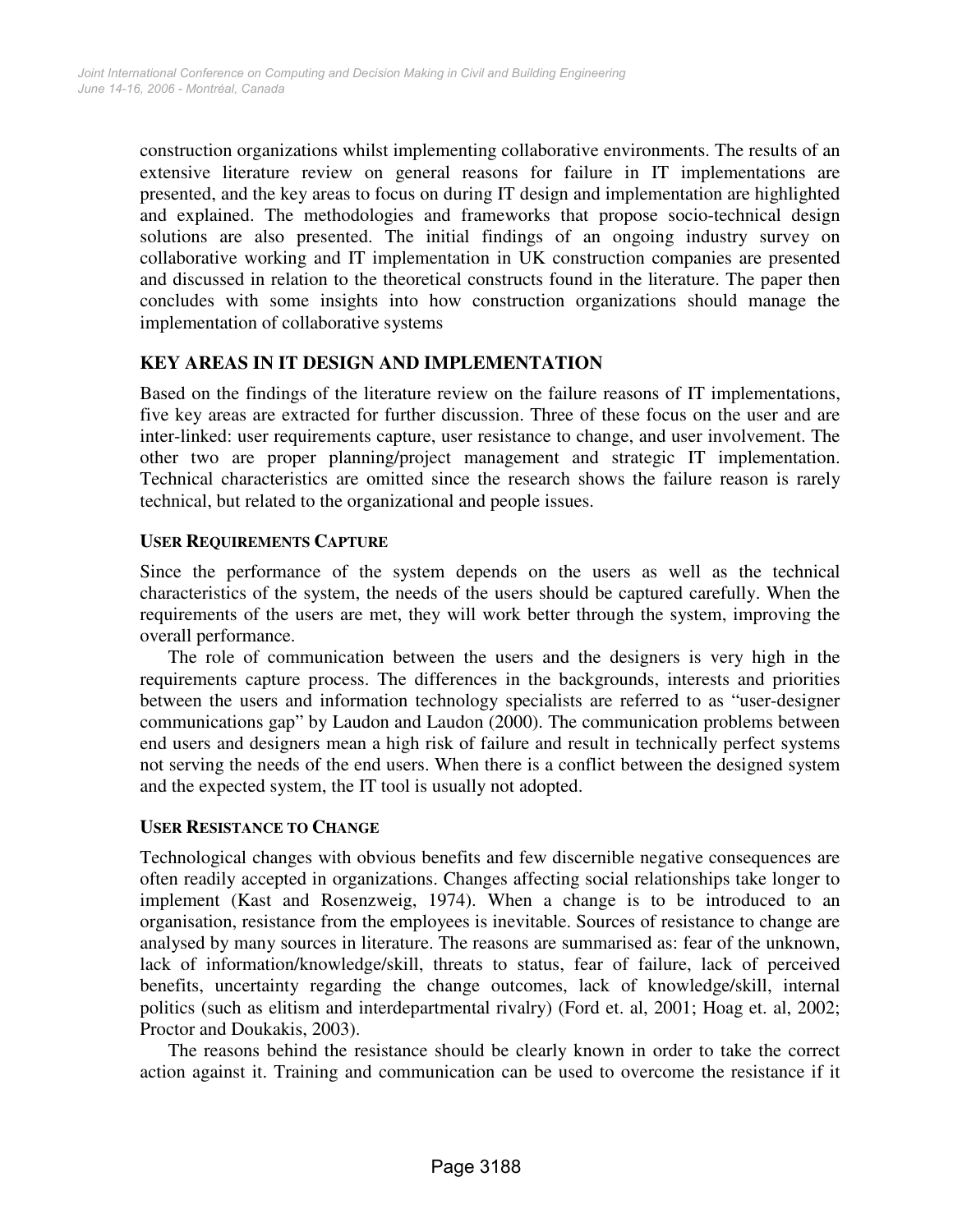results from the lack of information, knowledge or skills. The importance of effective communication and employee empowerment in reducing employee resistance to change is mentioned by many authors in the literature. (Proctor and Doukakis, 2003; Kitchen and Daly, 2002; Holt et. Al, 2000; Rye,1996)

## **USER INVOLVEMENT**

The people who develop and implement new systems and new ways of working tend to behave to the users of the system in a very different way than they behave to their external customers (Clegg and Walsh, 2004). The users are accused of being resistant to change or failing to understand the potential benefits offered by the system. Most of the time, end-users are the last ones to see the new system. In this kind of top-driven approach the system is imposed on users, and any hesitation or unwillingness from them are not appreciated. This hesitation and unwillingness are usually due to the fact that the users are kept away from all decisions at the design stage. A proper user requirements and needs capture is not possible without their involvement and a system not serving the users' needs is likely to be rejected by the users. Since the system is designed or implemented without their involvement, the system will be mainly the developers' system (Clegg et. al., 1997).

User resistance, user involvement and user requirements capture are interrelated, Involving the users is important to capture the users' requirements and the resistance of the employees will decrease.

## **PROPER PLANNING/ PROJECT MANAGEMENT**

Introducing an IT system into an organisation requires careful planning and project management to enable all the other key areas. In order to strategically manage change, the following change levers must be equally available for use (Tichy, 1982): 1)External Interface, 2) Mission, 3) Strategy, 4) Managing organizational mission/strategy processes, 5) Task, 6) Prescribed Networks, 7) Organizational process (Communication, problem solving and decision making), 8) People, 9) Emergent Networks. Maintaining a balance between these levers is the role of project managers.

The project managers should use their human and financial resources to deal with the cultural aspects of the organisations (such as individual or group values, attitudes, role perceptions); operational aspects (such as cognitive information on new practices and services, new working styles, transformations in the job functions); and policy aspects related to the redistribution of power, and redefinition of rewards (Songer et.al, 2001; Laudon and Laudon, 2000; Robertson, 2000).

## **STRATEGIC IT IMPLEMENTATION**

According to Walton (1989), the company's formal organisation and IT must be designed to reflect all components of the strategic vision and it should take account of environmental factors. He also mentions that the organizational design and IT design should be matched and integrated for the development of effective organizations, and builds up the concept known as Walton's strategic triangle representing the relationship between the business strategy, IS/IT strategy and organizational strategy and that a change in one will affect the other two.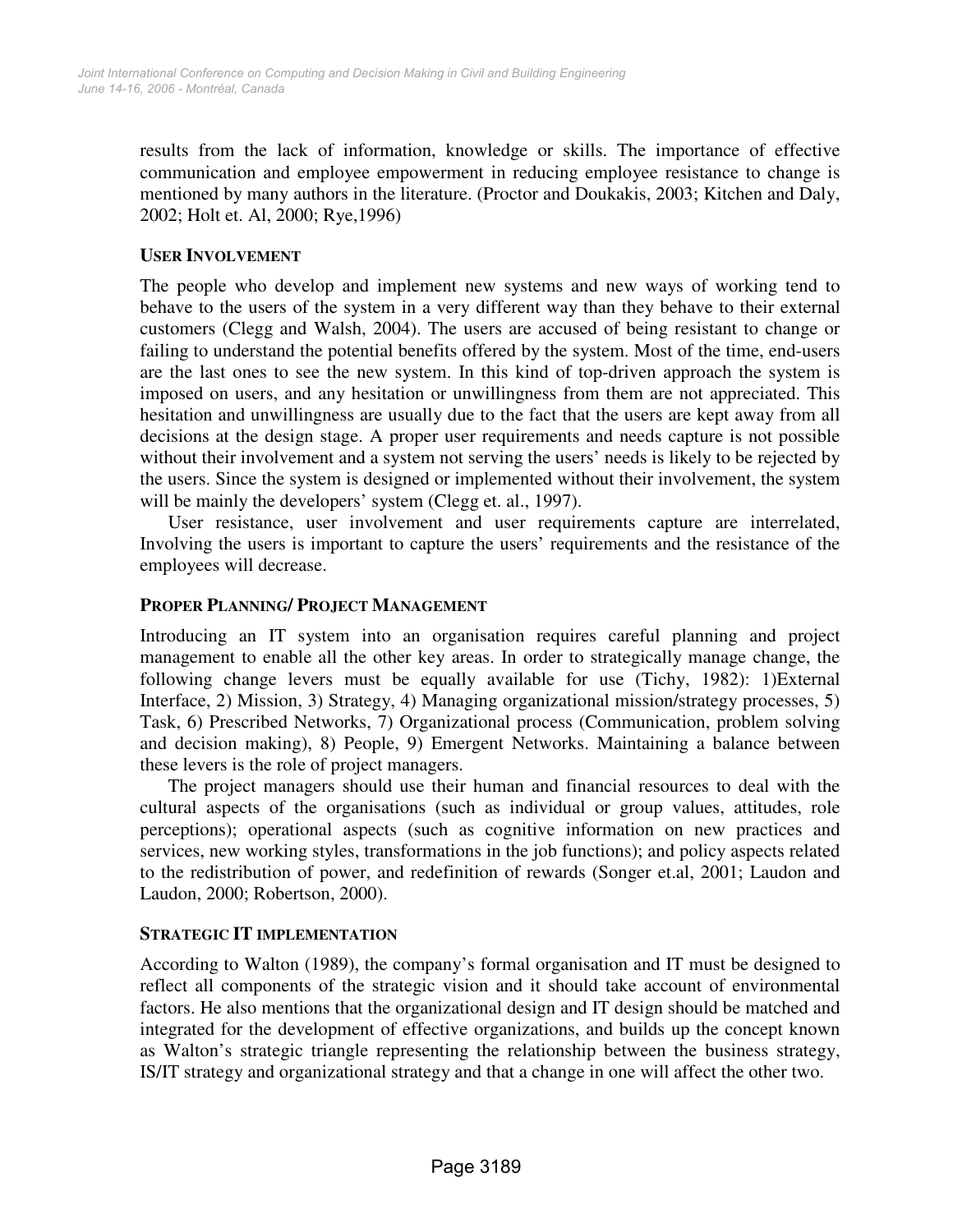Carrillo (2001) found that construction companies are aware of Walton's strategic triangle, and try to make the implementations according to the principles introduced by the triangle but fail in the IS/IT strategy and organizational strategy link.

Companies implement IT in their internal operations for the purpose of improving efficiency within the organisation, but since they do not manage this implementation strategically in accordance with the corporate strategy of the company, the investments fail to deliver the intended outcome. Most of the IT systems purchased in the past have been mainly because of operational requirements, therefore most of these failed due to the lack of focus on the strategic and business requirements and long term goals (Aouad et. al, 1999; Andresen et.al, 2000).

## **METHODOLOGIES AND FRAMEWORKS FOR SOCIO-TECHNICAL DESIGN**

There have been many methodologies proposed in the literature for IS/IT design and implementation. Most of these provide step by step guidelines to achieve their objectives. SSADM is a very disciplined engineering approach developed by the Central Computer and Telecommunications Agency in the 1980s and has been used as a system analysis and design methodology for governmental software developments within the UK since then. SSADM and similar strict waterfall systems are criticized by many researchers due to its differences from today's approach where a description of reality is expressed by ill-defined, tacit, diffuse and embedded knowledge; due to its rare consideration of soft issues and due to its high level of prescription increasing the size and complexity of the project (Middleton and McCollum, 2001; Sauer and Lau, 1997; Rogerson et. al, 2000). On the other hand, there are some sociotechnical methodologies that propose technical solutions bearing the soft factors in mind: Soft Systems Methodology (SSM) aims at extracting the soft factors in the system (Checkland, 1981); ETHICS aims at integrating the participation, effective communication and socio-technical design (Mumford; 1981,1996); MULTIVIEW builds on Checkland's and Mumford's work and advocates that information systems development should include the human and organizational aspects (Wood Harper et. al, 1985); MULTIVIEW2, which includes technical design and construction, socio-technical analysis and design, and organizational analysis stages, based on the work of Mittroff and Linstone (1983), followed by information modelling which acts as a bridge between these three stages (Avison and Wood Harper, 2002). Table 1 shows the steps proposed by each methodology. It has been realized that none of these tools or methodologies has been properly used in the construction industry.

#### **ORGANIZATIONAL CHANGE MANAGEMENT**

The success of a collaborative environment does not only depend on "what is introduced to the organization" but is also related to "how it is introduced". Each new collaborative environment implementation is a change in the system and change is difficult to accept; thus it should be managed.

According to Contingency Theory, each organization will have a different way of structuring itself and this structure depends on the circumstances, referred as contingencies, such as environment, organizational size, technology and organizational strategy. Each organization has different contingencies, and obtains high performances when the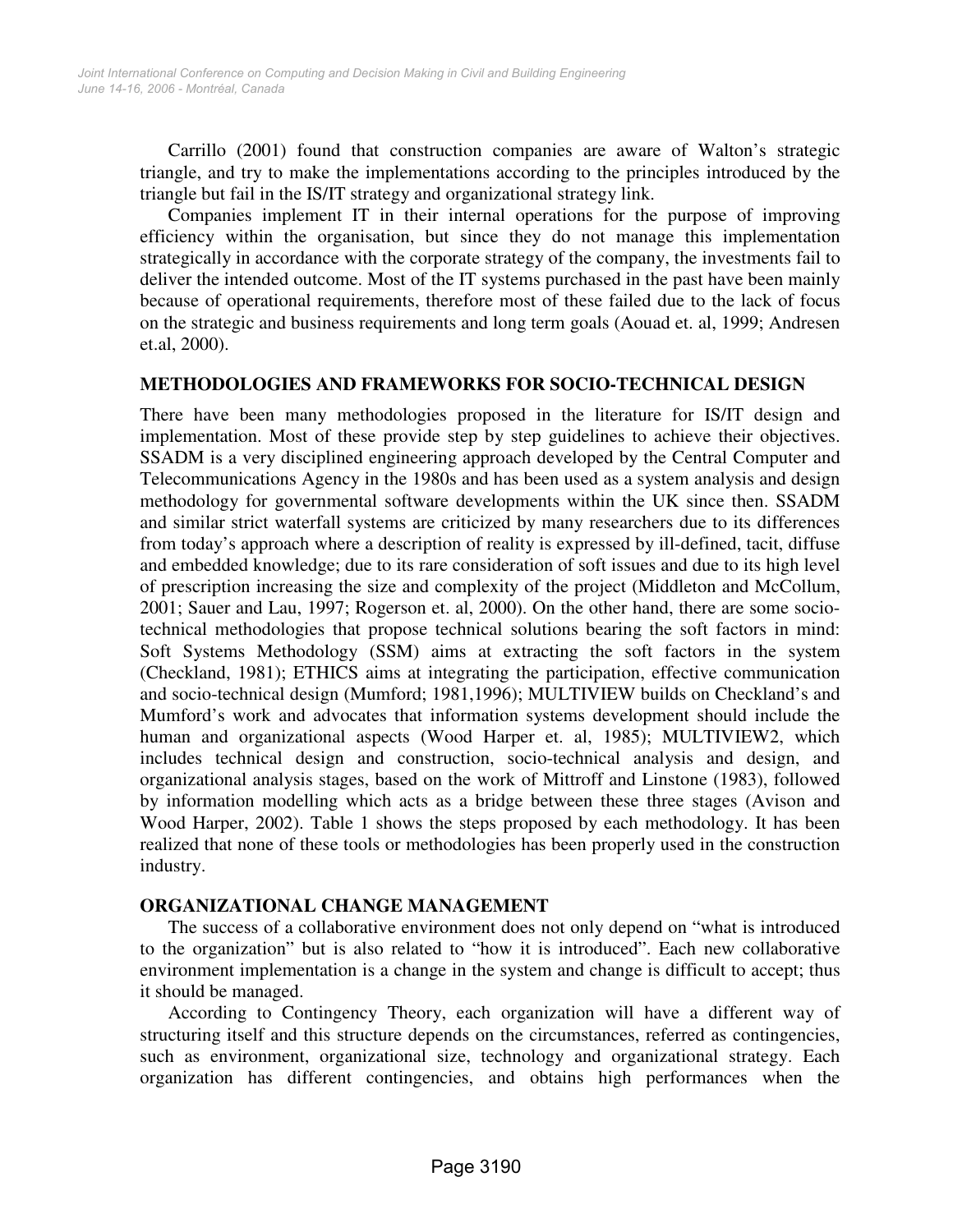organizational characteristics fit these contingencies. Organizations try to avoid misfits which mean loss of performance; therefore, they adapt themselves according to the changing contingencies so that effectiveness is maintained. In other words, the will to fit the organizational characteristics to the contingencies result in organizational change.

When a new collaborative environment is introduced to an organization, it results in a change in two contingencies: a new working approach and a new technology. The organization has to adapt its characteristics according to these new contingencies.

| <b>Stages</b>  | <b>SSADM</b>                       | <b>SSM</b>                                                  | <b>ETHICS</b>                                                                                                        | <b>MULTIVIEW</b>                                                   |
|----------------|------------------------------------|-------------------------------------------------------------|----------------------------------------------------------------------------------------------------------------------|--------------------------------------------------------------------|
|                | Feasibility<br>study               | <b>Building the Rich</b><br>picture                         | Identifying the user needs<br>and problems, focusing<br>on short and long term<br>efficiency and job<br>satisfaction | Analysis of human<br>activity systems                              |
| $\overline{2}$ | Requirements<br>analysis           | Analysis of the rich<br>picture                             | Setting objectives for<br>efficiency and job<br>satisfaction                                                         | Information<br>modelling/ analysis<br>of entities and<br>functions |
| 3              | Requirements<br>Specification      | Root definitions via<br><b>CATWOE</b> analysis              | Developing design<br>strategies and matching<br>each alternative against<br>these objectives                         | Analysis and<br>design of socio-<br>technical system               |
| 4              | Logical<br>System<br>Specification | Building the<br>conceptual models<br>of the systems         | Choosing the strategy<br>best meeting the sets of<br>objectives                                                      | Human-Computer<br>Interface Design                                 |
| 5              | Physical<br>Design                 | Comparing the<br>models with the real<br>world and revising | Determining the hardware<br>and software and<br>designing the system in<br>details                                   | Technical design                                                   |
| 6              |                                    |                                                             | Implementing the new<br>system                                                                                       |                                                                    |
| 7              |                                    |                                                             | Evaluation of the new<br>system                                                                                      |                                                                    |

# **CURRENT APPROACHES IN COLLABORATIVE ENVIRONMENT IMPLEMENTATIONS IN THE UK CONSTRUCTION INDUSTRY**

From the literature, it was seen that the main problem in the implementation of collaborative environments is not related to technical issues but people and organizational issues. To map the current IT implementation and collaborative working approaches in construction companies, an industry survey has been carried out. In order to understand the concept deeply, a qualitative research methodology has been followed. The survey was aimed at gathering information on: 1) IT implementation, specifically collaborative environment implementation procedures in construction organizations; 2) Barriers and difficulties observed in the implementation of collaborative environments and collaborative working; 3) Whether collaborative environment implementations undertaken so far are successful; 4)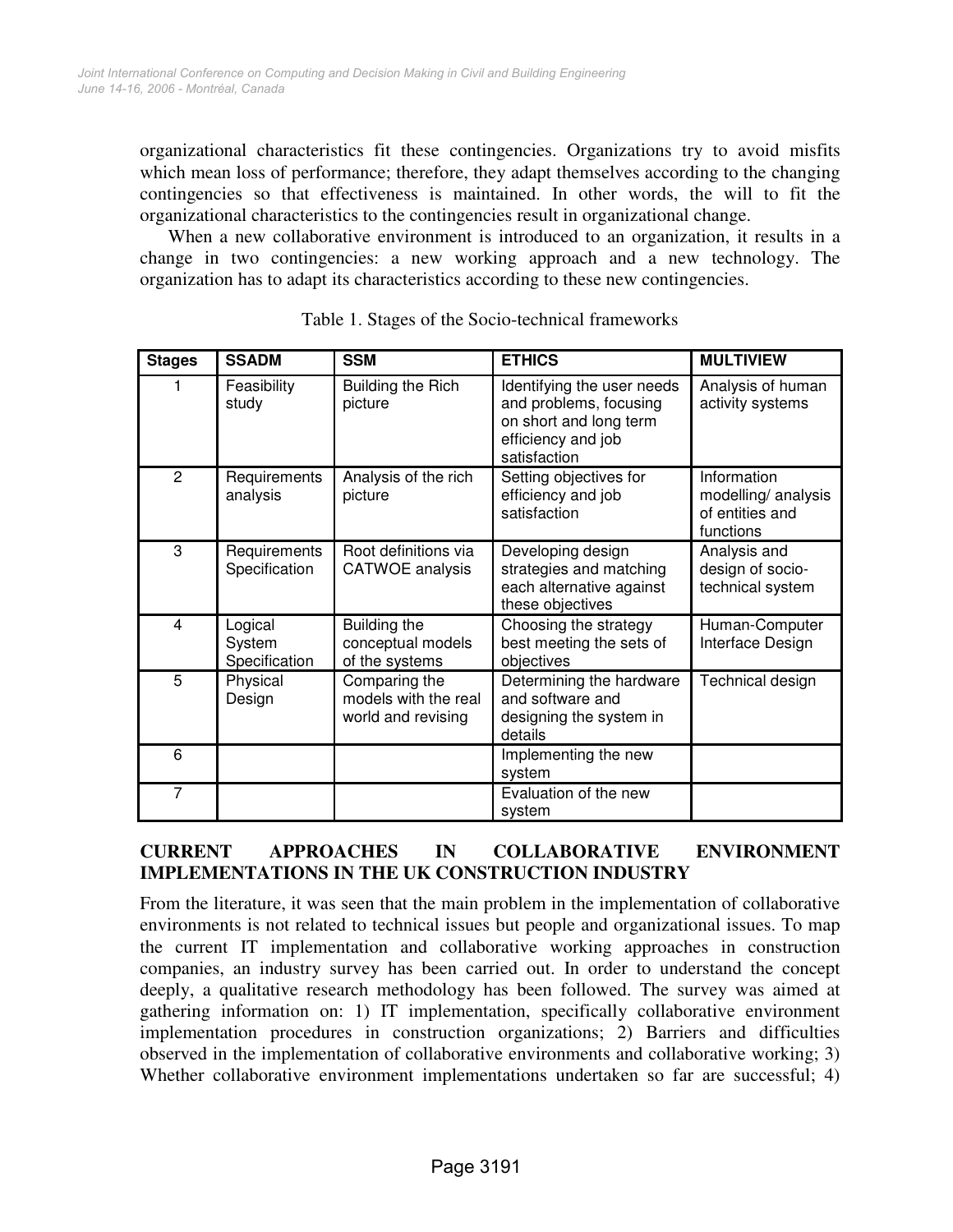Thoughts and experiences of industry professionals regarding the transformation of the organization during a new collaborative environment implementation.

The survey was designed as an interview, consisting of both open and close ended questions. The target of the interviews were top level managers in construction organizations who had been involved in the implementation of the collaborative environment implementations, experienced the difficulties and barriers and made decisions to overcome them. A total of 7 interviews have been carried out with top level managers from 3 contracting companies, 2 consultancy companies and 2 companies delivering collaboration solutions to the construction industry.

## **SURVEY RESULTS AND DISCUSSIONS**

Each interview lasted approximately an hour. The interviews were recorded using a digital recorder and were later transcribed and analyzed. The responses to close-ended questions and open ended questions have been analyzed by matrix evaluations and by qualitative coding techniques respectively. The initial findings from the survey are presented and discussed below.

## **Failure rate of IT systems to provide the full benefits expected**

Regarding the general IT implementations, all companies stated that up to 30% of the IT implementation initiatives have failed to provide the full benefits expected. Only one consultancy firm specified a higher failure rate of 50-70%. This consultancy firm also indicated that IT implementations were marginally meeting the expectations of the users.

#### **Success criteria for collaborative IT implementations**

When the interviewees were asked about the success criteria for their collaborative IT implementations and how they measure the extent to which implementations satisfy these criteria, it was realized that they mostly do a perceptional analysis of whether they work better than previously and whether they are more efficient or more useful than previously. It was found relatively easy to calculate the tangible benefits in terms of cost savings or time savings via comparisons with cases where paper-based systems were used. On the contrary, measuring the intangible benefits such as the savings in time and cost due to the decrease in rework and request for information (RFI's) due to the use of the system was found difficult by the contracting and consultancy firms. When they need to measure these, they either choose to do a perceptional analysis or measure the construction project instead of the collaborative tool against a number of benchmarks or key performance indicators defined at the very beginning of the project. The technology provider companies stated that specifying a universal cost saving was difficult. The perceptional analysis they do for the success of collaborative environments , and hence their success, focuses on checking whether companies implementing them are satisfied with and whether they plan any future implementations .

## **Factors affecting the success of the collaborative systems and collaborative working**

The interviewers were given 11 factors considered in the literature to affect the success of collaborative systems and were asked to rank how severely the success of their collaborative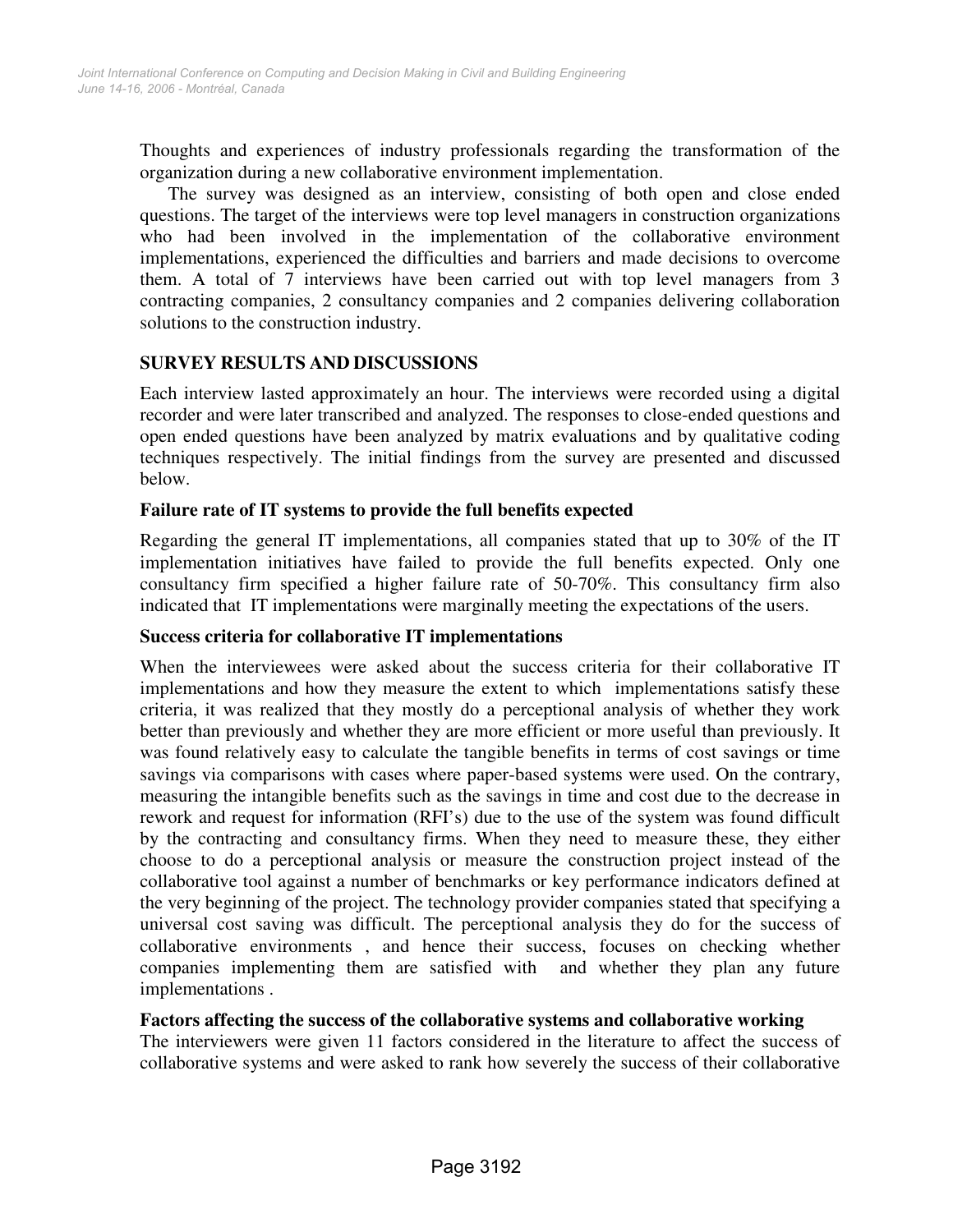system was affected by the presence of these factors using a scale of (0-5), where 5 represents very high severity and 0 represents no severity. According to the average rankings, the five most significant factors were determined. The interviewers were also asked to rank these factors according to their frequency of occurrence. Table 2 shows these factors and their occurrence rankings.

The participants were also given a set of barriers and asked to what extent they agree that these barriers have an adverse affect on effective collaboration. The results are shown in Table 3 with some of the barriers having the same ratings.

Table 2. Top 5 factors affecting the success of collaborative systems and their occurrence rankings (\*0=No Severity, 5=High Severity)

| Factors affecting the success of collaborative<br>systems | <b>Severity</b><br>Rank | <b>Severity</b><br>Rate (0-5)* | <b>Occurrence</b><br>Rank |
|-----------------------------------------------------------|-------------------------|--------------------------------|---------------------------|
| Failure to meet the user needs                            |                         | 3.86                           |                           |
| Organization not being ready for change                   | 2                       | 3.71                           |                           |
| Insufficient/inefficient training of users                | З                       | 3.57                           |                           |
| Employee resistance to change                             |                         | 3.43                           | З                         |
| Technical constraints                                     |                         | 3.43                           |                           |

#### Table 3. Barriers to effective collaboration

| Barriers to effective collaborative working                               | Rank |
|---------------------------------------------------------------------------|------|
| Lack of clearly defined vision and goals for the collaboration            |      |
| People who do not want to work differently                                |      |
| Different organizational cultures                                         |      |
| Participants using a variety of methods of collaboration                  |      |
| A lack of understanding of participants expertise, knowledge and language |      |
| Staff turnover/continuity of participants                                 |      |

When the responses regarding barriers to effective collaboration and factors affecting the success of collaborative systems are investigated, it is seen that the rankings for collaborative working in general and collaborative environments were similar and in compliance?? with each other. All interviewees also referred to these reasons throughout the interview when they were answering the open-ended questions. The initial findings from the industry survey included the five key success areas extracted from the literature.

#### **Change management**

Construction organizations were found to use collaboration tools mainly for project collaboration. The most common collaboration technology used was found to be extranet applications provided by different technology suppliers. All of the parties stressed the importance of the tools being used by all parties in the project for the success of the whole project.

When the companies were asked how they implement a new collaborative environment, and how they handle the change occurring in the system, the responses were mainly limited to training. In parallel with the theoretical concepts, it was observed that the companies that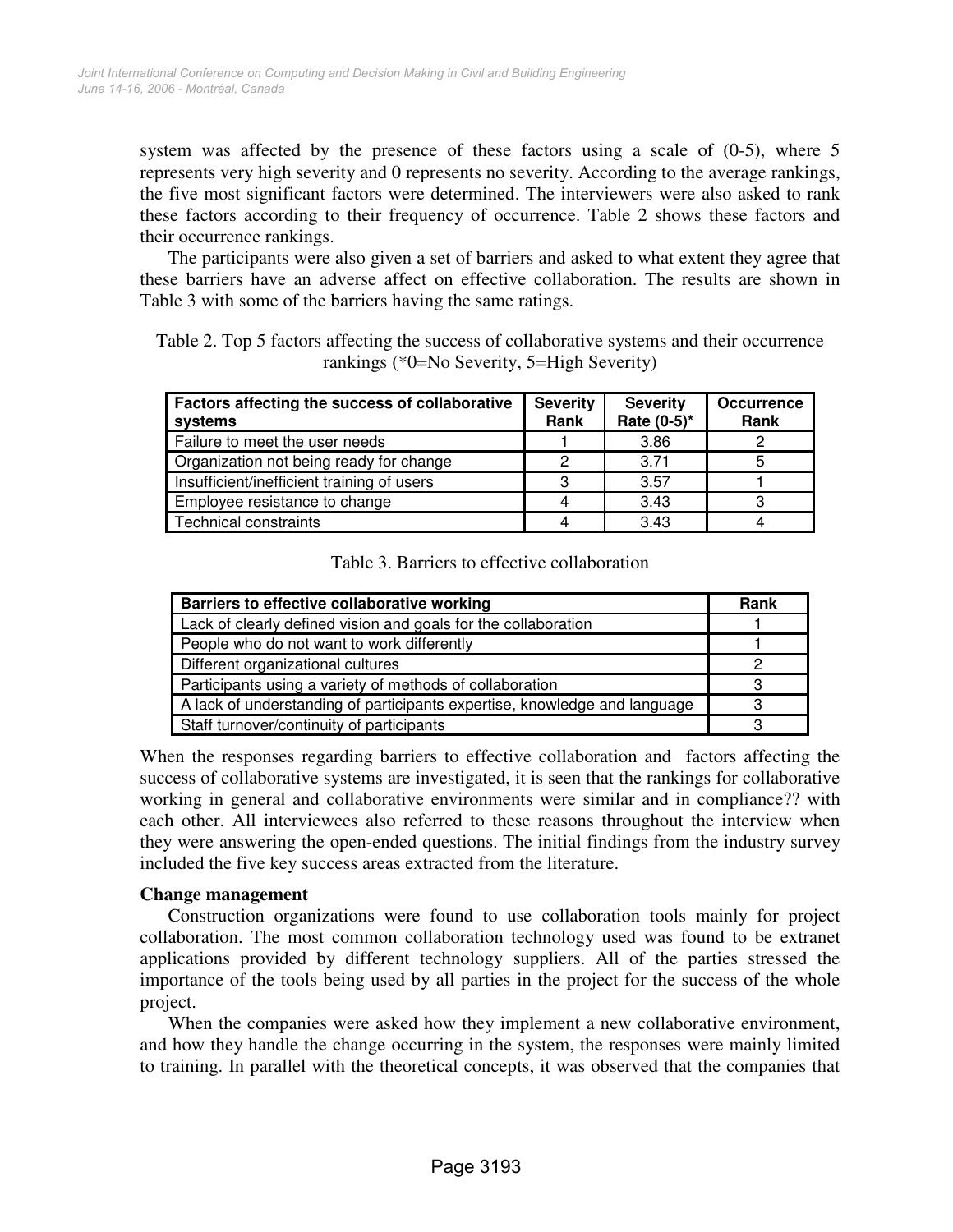do not involve the users in the requirements capture stage complained more about the user resistance. When the companies were asked about their least successful implementations, employee resistance, inconsistency of the contract terms regarding the collaborative tool to be used, and insufficient training were mentioned as the factors that made those implementations less successful than the others. Cultural problems, trust issue, and unsatisfied user requirements were also mentioned by all of the interviewees as failure reasons.

The interviews showed that the users were involved mainly at the training stage after the system has been implemented. Most companies have started a different method of training to improve the quality. Instead of training a large number of employees in one classroom together, they now train the users at different levels and shift the training process from a theoretical to practical basis. When they start on the job, the trainers stay in the company during the adoption stage and help the users.

The survey findings regarding the failure reasons had some overlaps with the findings from the literature survey, but were not limited to them. The following key points were also stressed by the interviewees for successful collaboration:

- All of the contracting and technology provider companies referred to the importance of contract terms regarding the collaborative environment used for external communication. The contract should be binding for all companies participating in the project to make sure there are consistent procedures for the use of the sytems.
- Enabling trust has been found as another key point for successful collaborative environments. Contracting firms have been observed to have hesitations in sharing their information in external collaboration. They see the transparency of the collaborative environment as a threat to their bargaining position. If the type of information to be shared and the extent of sharing are fixed at the beginning then the hesitations will be less.
- The third point mentioned is the necessity of agreement on the common formats, types and conventions for the information exchange before the collaborative environment is set up, to provide consistency and avoid possible confusions.
- The role of the senior management was considered as another important point in the adoption process. It was found out that there has been a committed "collaboration chief" from top level management in each of the most successful collaborative environments implemented so far. This "chief" has been responsible for the implementation of the environment and getting the users to use the system and should be accessible both for the users and the senior management. If there is an option, the users will choose to continue working in the way they have always been working.

## **CONCLUSIONS AND FUTURE RESEARCH**

This paper has presented the initial findings of an ongoing doctoral research study at Loughborough University which aims at developing a framework for organizational change management in the implementation of collaborative environments in construction. Theoretical concepts and previous work on change management and collaborative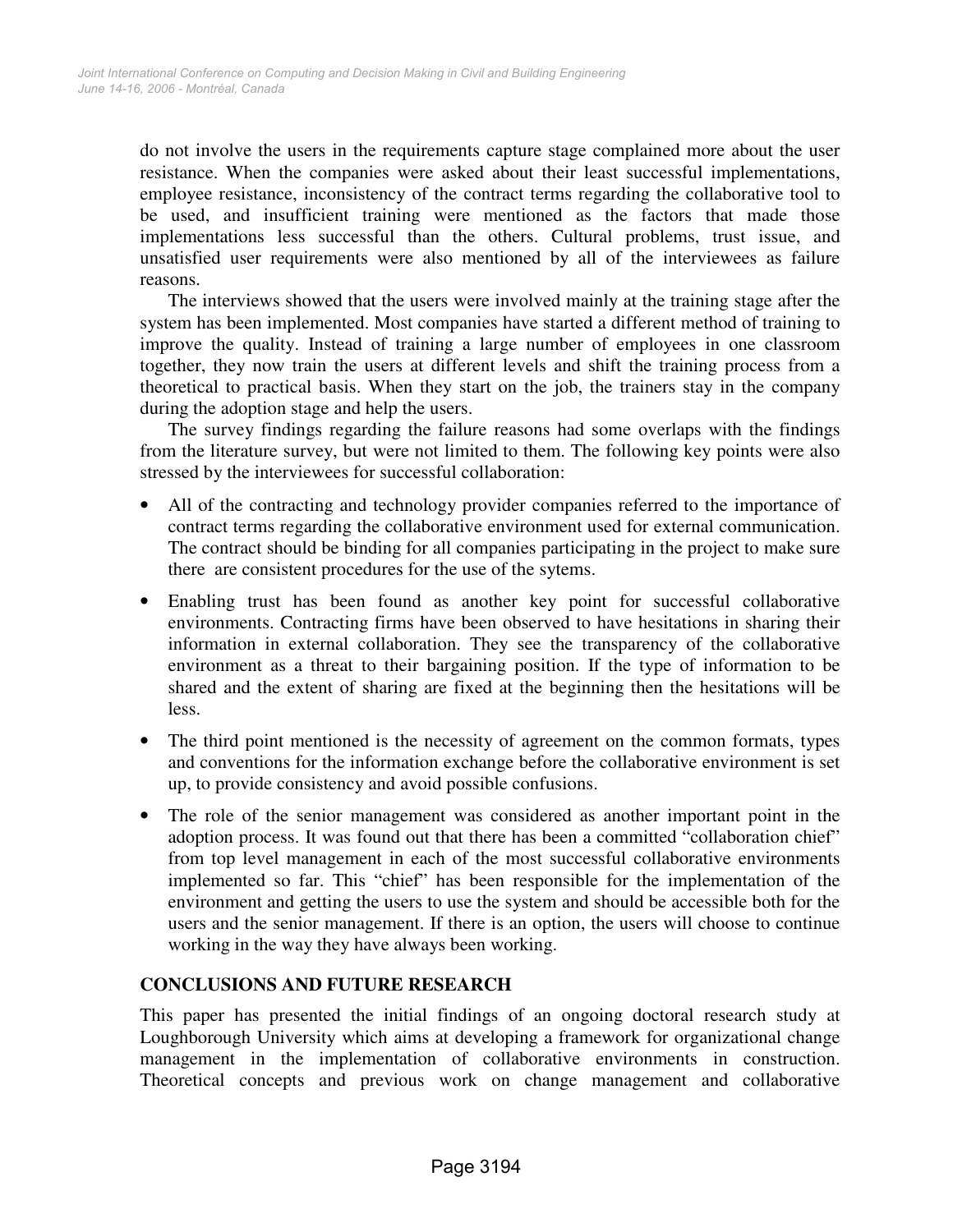environment implementations in construction have been reviewed and the key areas to focus on during the IT design and implementation highlighted. The methodologies and frameworks that propose socio-technical design solutions were also reviewed. To map the current IT implementation and collaborative working approaches in construction companies, an industry survey has been carried out. The initial findings of this survey and the conclusions drawn are as follows:

- All companies were found to be failing in providing the full benefits expected out of the IT implementations because of the under-estimation (or ignorance) of the people and organisational issues. "Failure to meet the user needs", "Organization not being ready for change", "Insufficient/inefficient training of users", "Employee resistance to change", and "Technical constraints" are found as the top 5 factors affecting the success of the collaborative environment;
- "Lack of clearly defined vision and goals for the collaboration", "People who do not want to work differently", "Different organizational cultures", "Participants using a variety of methods of collaboration", "A lack of understanding of participants' expertise, knowledge and language", and "Staff turnover/continuity of participants" are found as the top barriers for collaborative working;
- The contract terms regarding the collaborative environment to be used should be clear and binding for all parties to make sure there is only one way of doing things;
- The transparency of the collaborative environment should be arranged carefully to prevent any possible hesitation in the parties;
- The common formats, types and conventions for the information exchange should be agreed before the collaborative environment is set up.
- Senior management commitment by means of a "collaboration chief" being accessible for the end-users should be balanced with "waving the stick".

Further research will focus on developing a framework to show the transformation dynamics in collaborative systems implementation in the construction industry. The steps for future research will include: 1) Determine how specific collaboration systems are implemented in the sector through case studies; 2) Develop an improved change management framework based on the results of case studies and theoretical foundations; and 3) Test and evaluate the framework proposed.

#### **REFERENCES**

- Andresen, J., Baldwin, A., Betts, M., Carter, C., Hamilton, A., Stokes, E., Thorpe, T. (2000). "A framework for measuring IT innovation benefits" *ITcon*, 5 57-72.
- Anumba, C.J. (1998). "Industry Uptake of Construction IT Innovations Key Elements of a Proactive Strategy" *The Life-cycle of Construction IT Innovations: Technology Transfer from Research to Practice* ,Ed. by Bjork B-C and Jagbeck, A, KTH Stockholm, CIB Working Commission W78 , Stockholm, Sweden, 3rd June 1998, 77-83.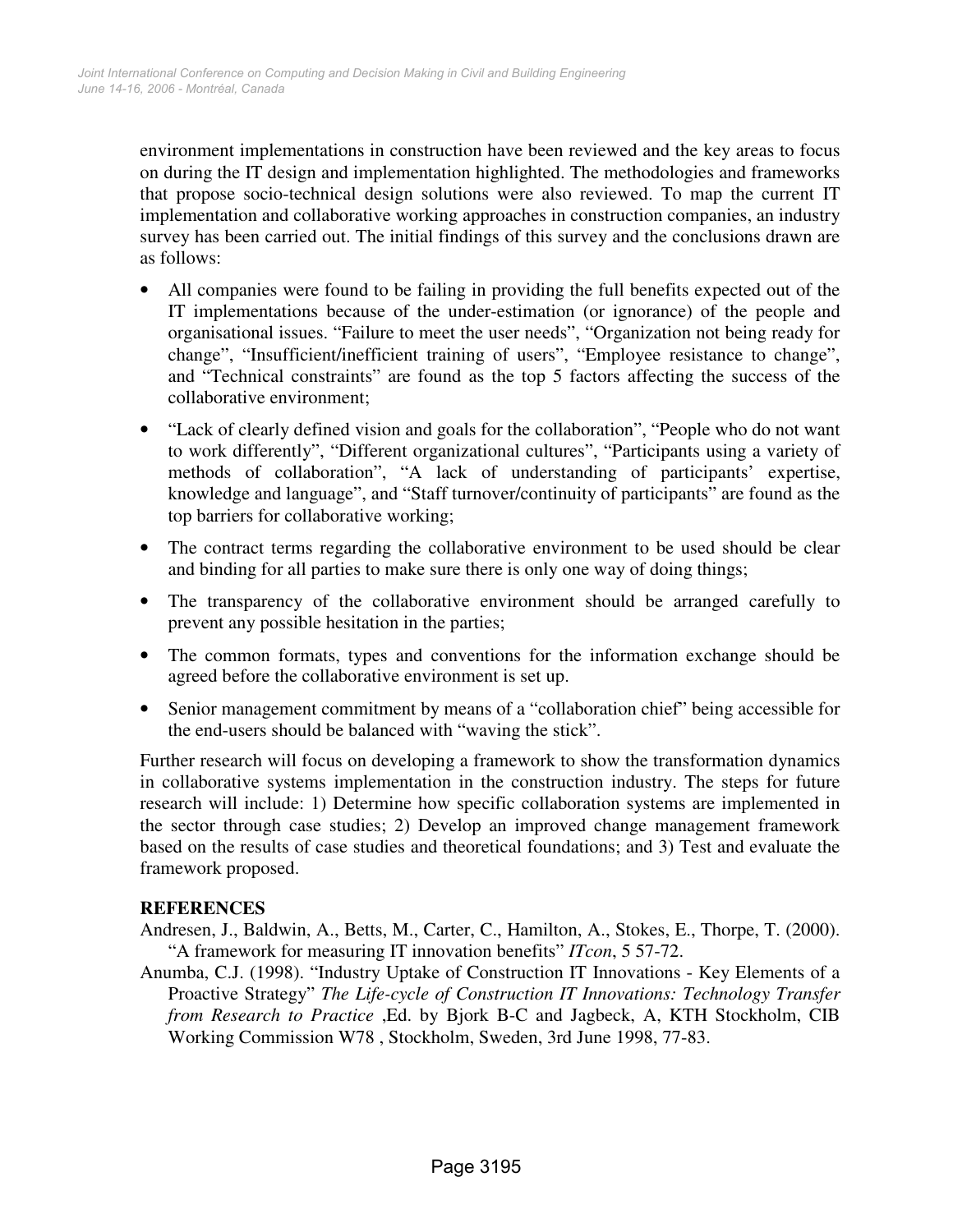- Aouad, G., Kagioglou, M., Cooper, R., Hinks, J., Sexton, M. (1999). "Technology management of IT in construction: a driver or an enabler?" *Logistics Information Management*, 12(1/2), 130-137.
- Avison, D., Wood-Harper, T. (2002). Bringing Social and Organizational Issues into Information Systems Development: The Story of Multiview, In: Clarke, S., Coakes, E., Hunter, M.G., Wenn, A., *Socio-Technical and Human Cognition Elements of Information Systems*, 5-21.
- Baldwin, N.A. (2004). "Overcoming the barriers to the successful introduction of collaborative technologies in construction" Designing, Managing and Supporting Construction Projects through Innovation and IT Solutions (INCITE2004), Ed. by. Peter Brandon, Heng Li, Noridah Shaffii and Qiping Shen, Langkawi, Malaysia, 18-21 February 2004, 319-326.
- Betts, M, Smith, D. (1999). *Strategic management of IT in construction*. USA, Blackwell.
- Carillo, P.M. (2001). *Mergers and Acquisitions in the Construction Industry: An Exploratory Study*, PhD Thesis, Loughborough University.
- Checkland, P.B. (1981). *Systems Thinking, Systems Practice*. Chicester. John Wiley & Sons.
- Clegg, C.; Axtell, C., Damodaran, L., Farbey, B., Hull, R., Lloyd-Joness, R., Nicholls, J., Sell, R., Tomlison, C. (1997). "Information technology: a study of performance and the role of human and organizational factors." *Ergonomics*, 40 (9) 851-871.
- Clegg, C.W., Icasati-Johanson, B., Bennett, S. (2001). "E-business: boom or gloom?" *Behaviour&Information Technology*, 20(4) 293-298.
- Clegg, C., Walsh, S. (2004). "Change Management: Time for a change!" *European Journal of Work and Organizational Psychology*, 13(2) 217-239.
- Ford, J.D., Ford, L.W., McNamara, R.T. (2002). "Resistance and the background conversations of change". *Journal of Organizational Change Management*, 15(2) 105- 121.
- Hoag, B. G., Ritschard, H. V., Cooper, C. L. (2002). "Obstacles to effective organizational change: the underlying reasons." *Leadership & Organization Development Journal*, 23(1) 6-15.
- Holt, G.D., Love, P.E.D., Nesan, L.J. (2000). "Employee empowerment in construction: an implementation model for process improvement." *Team Performance Management*, 6(3/4) 47-51.
- Kast, F.E., Rosenzweig, J.E. (1974). *Organization and Management: A Systems Approach*, McGraw-Hill, USA.
- Kitchen, P.J, Daly, F. (2002). "Internal communication during change management." *Corporate Communications*, 7(1) 46-53.
- Kuruppuarachchi, P.R., Mandal, P., Smith, R. (2002). "IT project implementation strategies for effective changes: a critical review." *Logistics Information Management*, 15(2) 126- 137.
- Laudon, K.C., Laudon, J.P. (2000). *Management Information Systems*, Upper Saddle River, NJ, Prentice-Hall 348-362.
- Middleton, P., McCollum, B. (2001). "Management of process improvement by prescription." *The Journal of Systems and Software*, 57 9-19.